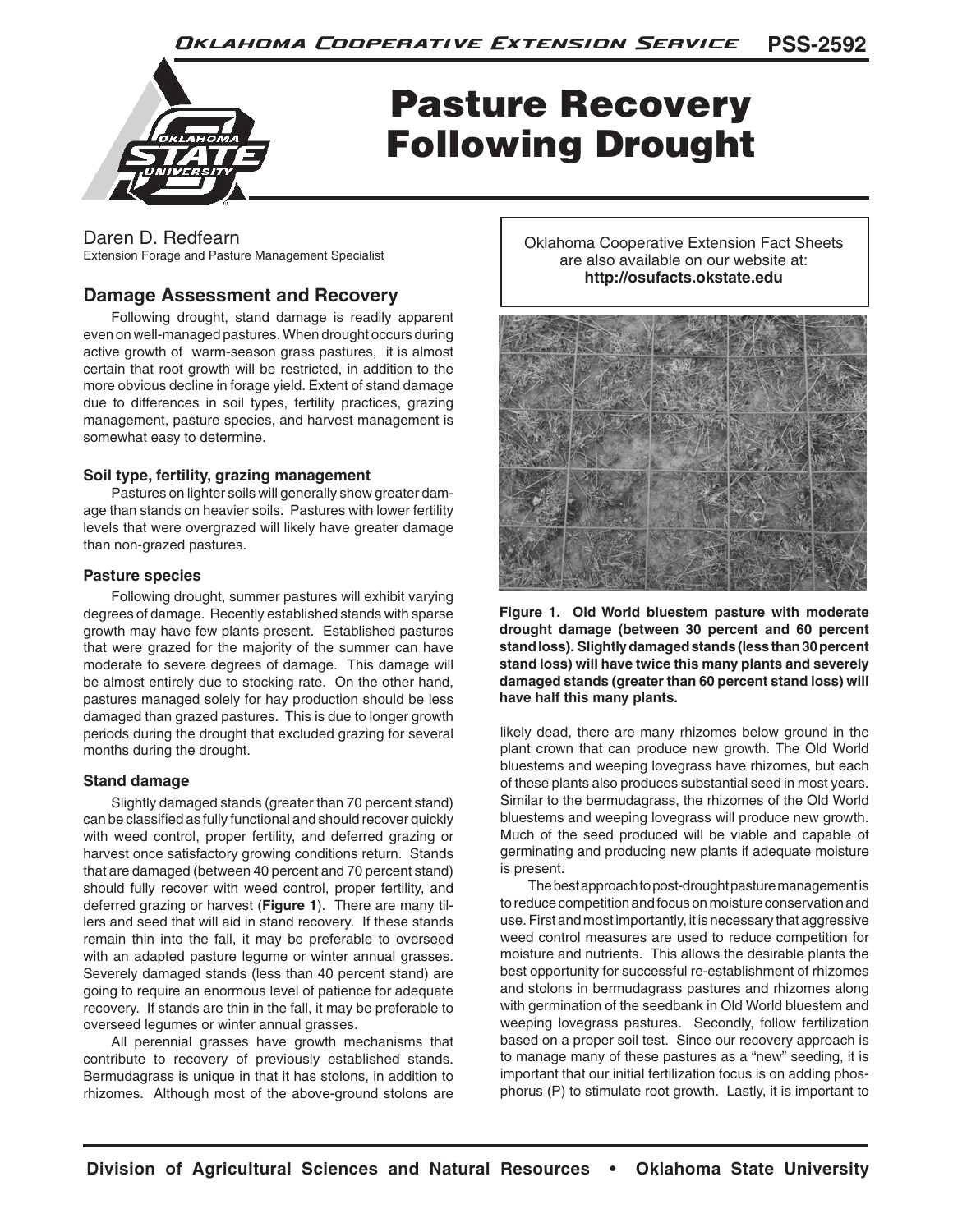prepare for grazing and harvest deferment. Depending on the severity of the pasture damage, it may be necessary to restrict grazing on some of these pastures for longer than three months.

# **Approach for Post-drought Pasture**

# **Management**

Many pastures appear as if there is no hope for reasonable recovery when conditions return to normal. The restricted root growth is more of a concern during and immediately following drought since these are the structures responsible for extracting moisture and nutrients from the soil. It is critical to focus on management practices that enhance root regrowth in order to facilitate pasture recovery.

Once favorable growing conditions return, there will remain lingering effects related to growth and competition. Without a doubt, there will be increased weed competition and pressure from both grassy and broadleaf weeds. Pasture growth will be slower, especially in overgrazed pastures due not only to weed competition, but also reduced energy reserves that promote early, vigorous spring growth. Even with substantial rainfall, recovery of warm-season grass pastures is going to be difficult to predict. Any pasture growth response to a management practice is going to be almost entirely dependent on available moisture.

The key to successful pasture recovery following a drought is patience. The best approach to managing pastures that were overgrazed due the drought is to manage them as new plantings. This includes aggressive weed control, fertility based on a proper soil test, and grazing deferment. The obvious question is, *if I can manage only one practice, which one do I choose?* The answer to this question is weed control. However, it is important to recognize that additional fertility coupled with deferred harvest will result in more rapid recovery than a single management practice alone.

#### **Weed control as a tool for post-drought recovery**

Even though weed control is most important, it should not be made complicated by the number of commercially available pasture herbicides and premixes. The key to successful weed control is timeliness. From a forage production standpoint, it is best to spray a single time at an earlier date with a lower rate of herbicide, rather than too late with an increased herbicide rate.

The best control method for broadleaf weeds is with timely post-emergent herbicide application of products such as 2,4-D, dicamba, or other premixed pasture herbicides that contain these products. For pastures with perennial, problematic, or noxious weeds, a premix with additional herbicide active ingredients and a broader level of weed control may be necessary. Herbicides with broad spectrum control should be applied early when weeds are small. This reduces weed growth and competition and more importantly, conserves moisture for forage grass growth.

#### **Fertilization as a tool for post drought-recovery**

Plant fertility needs should be given special consideration in drought-damaged pastures. Since many of these pastures were grazed repeatedly, it is likely that root growth will be restricted to the top few inches of soil. It is important that these pastures have a strong root system to speed the recovery of drought-damaged pastures.

#### *Bermudagrass pastures*

Since drought-damaged stands should be managed as a new stand, plant P needs should be the primary consideration. Standard P fertility recommendations are adequate for stands with slight to moderate damage, but stands with severe damage require additional P, even when soil test results indicate adequate available P levels (**Table 1**).

Since bermudagrass pastures respond quickly to supplemental fertility, the addition of 50 lbs nitrogen (N) per acre will increase the recovery once the stolons have reached 6 to 10 inches in length. Nitrogen should only be applied if soil moisture is present. Once bermudagrass pastures begin to show signs of recovery, additional N can be applied to increase production if soil moisture is present. During drought or immediately following a drought, it is important that only enough N be applied for a 30-day production period based on the presence of adequate soil moisture. For example, this would be no more than 75 lbs N per acre per month.

#### **Table 1**. **Recommended phosphorus (P) application for drought-damaged bermudagrass pastures based on soil test.**

| Soil test P                         |                                                          | Stand damage                                   |                                           |  |
|-------------------------------------|----------------------------------------------------------|------------------------------------------------|-------------------------------------------|--|
|                                     | Severe                                                   | Moderate                                       | Slight                                    |  |
|                                     |                                                          |                                                |                                           |  |
| Low<br>Moderate<br>High<br>Adequate | 75 lbs/acre<br>60 lbs/acre<br>30 lbs/acre<br>20 lbs/acre | 75 lbs/acre<br>60 lbs/acre<br>20 lbs/acre<br>O | 75 lbs/acre<br>60 lbs/acre<br>20 lbs/acre |  |

#### *Old World bluestem and weeping lovegrass pastures*

Neither Old World bluestem nor weeping lovegrass respond as quickly to fertilization as bermudagrass. However, each still have requirements for supplemental fertility. Similar to the recommendations for severely drought-damaged stands in bermudagrass, it is important to provide additional P when soil test results indicate adequate available P levels (**Table 2**). Additional N fertilization during the "new" establishment period for Old World bluestem and weeping lovegrass is not recommended since a small amount of N is present in many of the fertilizers used for P fertilization. During drought or immediately following a drought, it is important that additional N be applied only if adequate soil moisture is available. For example, this would be from 60 to no more than 75 lbs N per acre for the growing season.

# **Grazing and harvest deferment as tools for postdrought recovery**

Since we are managing these drought damaged pastures as recent plantings, it is important that they have adequate time for establishment. The single most important strategy for pasture recovery will be to avoid the temptation to begin grazing as soon as plants begin their spring growth.

Overgrazing coupled with severe removal of top growth develops plants with shallow root systems. These plants need an opportunity to replenish their energy reserves and establish new root growth. It may be necessary for pastures that were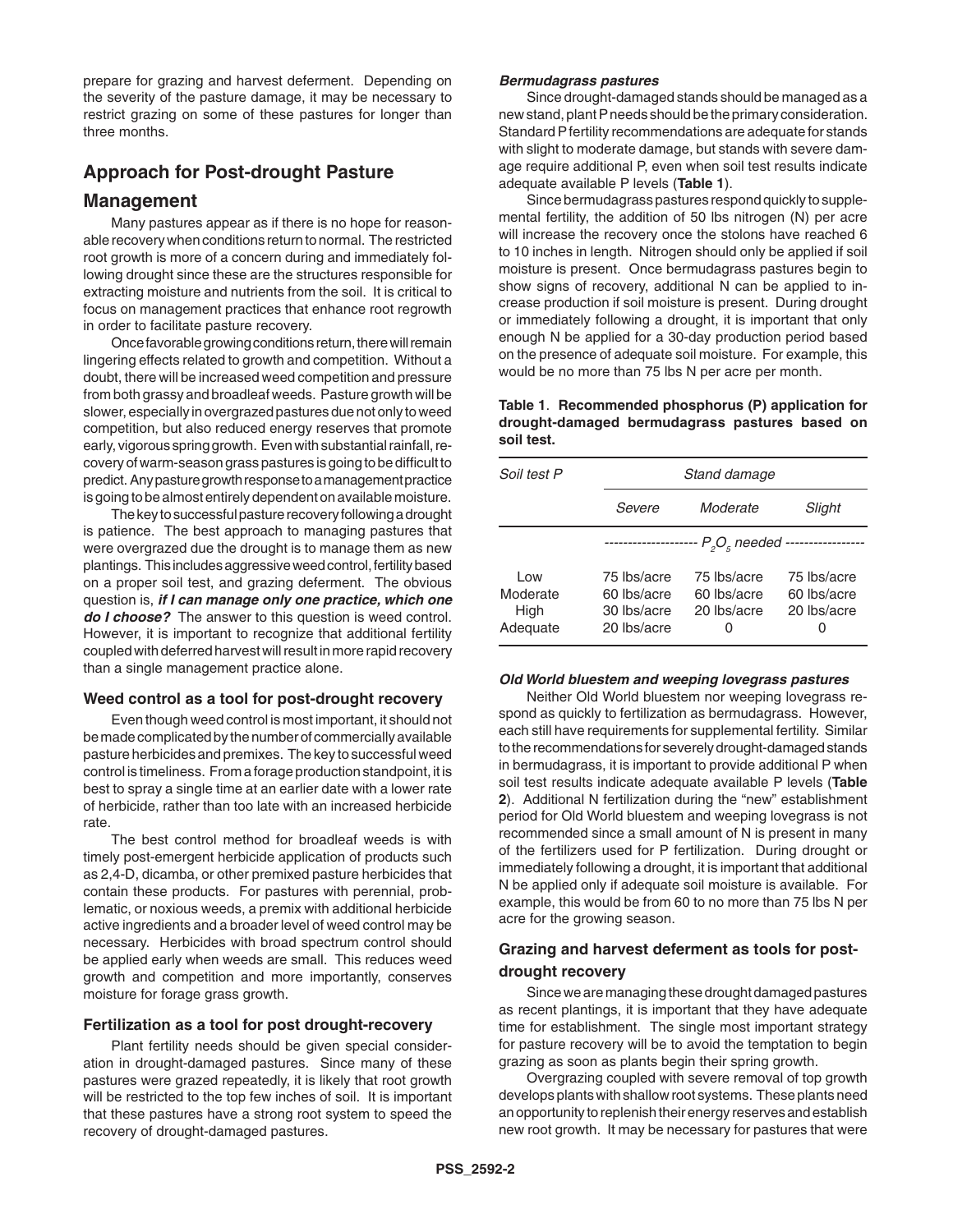**Table 2**. **Recommended phosphorus (P) application for drought-damaged Old World bluestem and weeping lovegrass pastures based on soil test.**

| Soil Soil test P                    | Stand damage                                                 |                                                |                                                |  |
|-------------------------------------|--------------------------------------------------------------|------------------------------------------------|------------------------------------------------|--|
|                                     | Severe                                                       | Moderate                                       | Slight                                         |  |
|                                     | -- P <sub>2</sub> O <sub>s</sub> needed --<br>-------------- |                                                |                                                |  |
| Low<br>Moderate<br>High<br>Adequate | 60 lbs/acre<br>40 lbs/acre<br>30 lbs/acre<br>20 lbs/acre     | 60 lbs/acre<br>40 lbs/acre<br>20 lbs/acre<br>O | 60 lbs/acre<br>40 lbs/acre<br>20 lbs/acre<br>O |  |

used heavily during the drought to not be grazed during the entire growing season. In some cases, it may be necessary to use temporary fencing to allow for adequate grazing deferment. Ideally, spring and summer grazing of heavily grazed pastures should not begin until the plants have at least four or five weeks of growth.

It is important to maintain a critical level of stubble height. Under normal growing conditions, forage stubble height should be no less than 3 inches for bermudagrass and 5 inches for both Old World bluestem and weeping lovegrass. This serves two purposes. The first purpose is that the remaining leaf area provides the energy for plant growth. During drought recovery, this is will increase root growth in addition to plant growth. The second purpose is for soil coverage. As the stubble breaks down, it forms a layer of litter on the soil surface. This improves soil moisture retention and also reduces soil temperature.

# **Pasture Recovery Prescriptions**

The two best measures of pasture recovery following drought are stand thickness and forage height. These characteristics are often independent of one another, which means that a pasture may be thin and tall or it may be short and thick. While either of these two scenarios can be adequate during periods with favorable growth conditions, pasture recovery will occur more quickly when pastures are both thick and tall. To enhance the post-drought pasture recovery, it is important to consider the following pasture management practices:

- 1. Save the best (pastures) for last. Since these pastures will recover the quickest, it is important that they be allowed to have unrestricted growth when the probability of moisture is greatest.
- 2. Pay special attention to P fertility needs first to increase root growth of drought-damaged pastures.

3. Don't graze or harvest too early. Following a drought, plants that appear healthy may still have a short root system.

# **Recommendations**

#### *Warm-season grass pastures managed and harvested solely for hay*

Cool-season grassy weeds that are present can be grazed in winter or while the summer grass is dormant, glyphosate can be applied to control any remaining winter annual weeds with additional broadleaf weed control in the spring if needed. Following a proper soil test, any nutrient deficiencies, especially P, should be made prior to summer. Nitrogen fertilization can be applied during the summer based on available soil moisture.

#### *Warm-season grass pastures with broadleaf weeds*

While the summer grass is dormant, glyphosate can be applied to control any winter annual weeds with additional broadleaf weed control in the spring if needed. Following a proper soil test, any nutrient deficiencies, especially P, should be made prior to summer. Nitrogen fertilization can be applied during the summer based on available soil moisture.

#### *Warm-season grass pastures with grassy weeds*

Cool-season grassy weeds that are present can be grazed in winter or while the summer grass is dormant, glyphosate can be applied to control any remaining winter annual weeds with additional broadleaf weed control in the spring if needed. Following a proper soil test, any nutrient deficiencies, especially P, should be made prior to summer. Nitrogen fertilization can be applied during the summer based on available soil moisture.

#### *Warm-season grass pastures with legumes (may or may not include broadleaf and grassy weeds)*

Cool-season grassy weeds that are present should be grazed during January. Fertilization with P and K fertilization to promote legume growth should be made in February through early March. If necessary, broadleaf weed control can be applied following legume production cycle. Nitrogen fertilization can be applied during the summer based on available soil moisture.

#### **Recovery Assessment**

Pasture recovery following drought is difficult to predict. With inadequate precipitation, pasture recovery may show minimal progress even with proper management. Good growing conditions coupled with proper management practices may result in complete recovery for many drought-damaged stands within one year. However, severely damaged stands may take longer than one year for recovery even with adequate moisture.